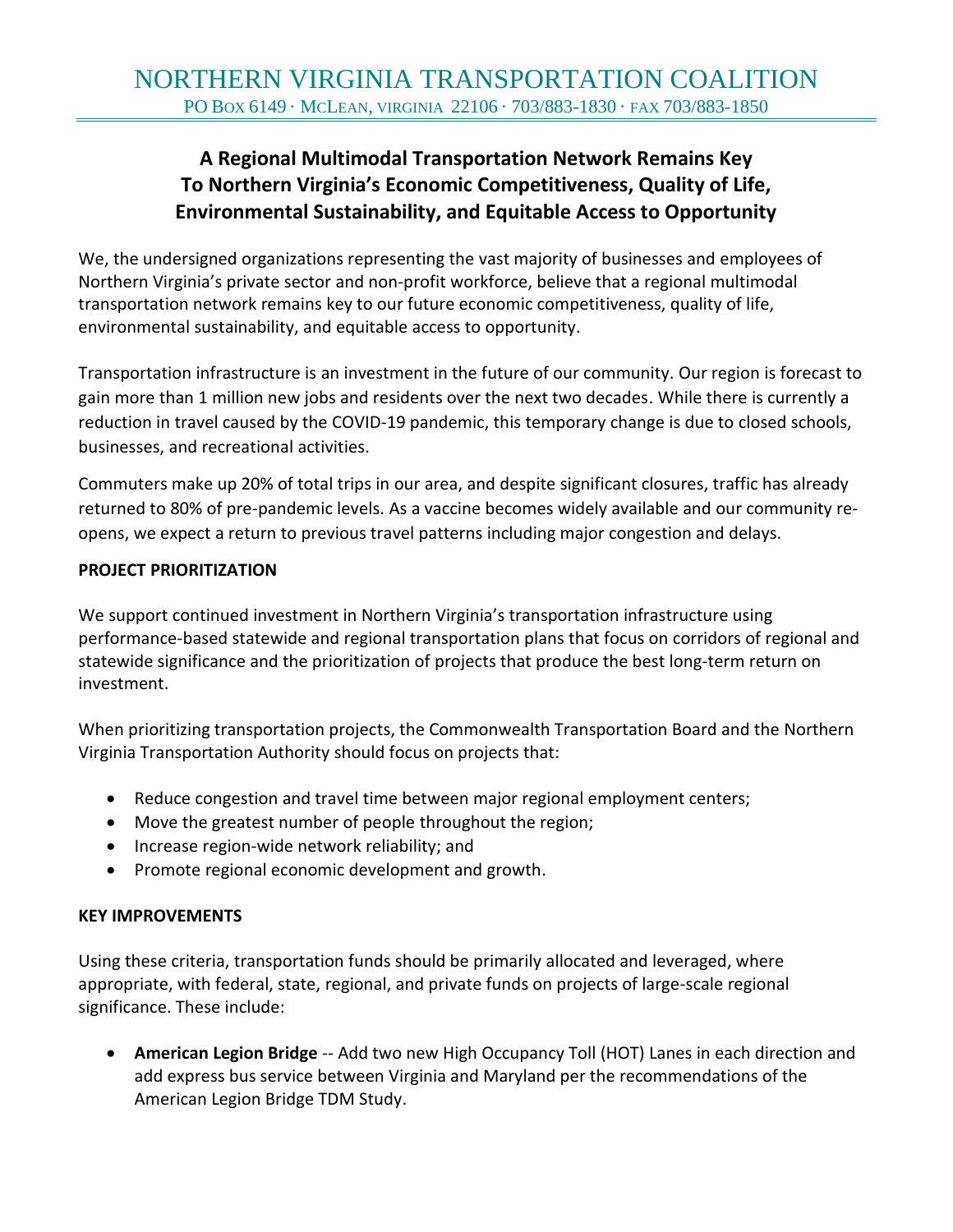- **495 NEXT --** Complete the expansion of Virginia's HOT Lanes Network to the American Legion Bridge.
- **New Potomac River Crossing** -- Construct a new Bridge northwest of the American Legion Bridge.
- **VRE** -- Fund the construction of a new Long Bridge and fourth track to Springfield.
- **Route 28** -- Build the 28 Bypass and Route 28 STARS improvements in Prince William County. Improve the intersection of Route 28, the Dulles Toll Road, and the Dulles Greenway.
- **Northstar Corridor** -- Connect Route 234 in Prince William with US Route 50 in Loudoun County.
- **Metro** -- Move forward with the opening and integration of Silver Line Phase 2 into the Metrorail system. Prioritize any new emergency federal funding to replace lost ridership revenue in Metro's operating budget.
- **Fairfax County Parkway** -- Convert to limited-access facility.
- **Richmond Highway** -- Expand roadway capacity including dedicated lanes for Bus Rapid Transit.
- **Regional Express Bus Network** -- New express bus service using the regional managed lanes network including I-66, I-495, I-95, I-395, I-270, and the American Legion Bridge.

## **NVTA FUNDING RESTORATION**

In order to make these investments, we strongly support the full restoration of Northern Virginia Transportation Authority funding diverted in 2018 using statewide or regional dedicated funding sources. After the 2020 General Assembly Session, there remains a \$50 million per year shortfall.

We also support amending the law requiring that the long-term benefits of Northern Virginia's regional funds be distributed proportionally among jurisdictions to enable the Authority to better address the region's most critical transportation needs.

In addition, we believe the Commonwealth should maintain its commitment to fund transportation improvements in Northern Virginia. The presence of local, regional, and private transportation funding as well as toll revenue does not absolve the Commonwealth of this responsibility.

Furthermore, we support the continued autonomy of the Northern Virginia Transportation Authority and Northern Virginia Transportation Commission to make regional transportation planning and funding decisions for Northern Virginia.

# **CONGESTION MANAGED LANES**

We support the use of congestion managed express toll lanes to expand the capacity of our roadway network, incentivize carpooling, and increase transit reliability. We believe that any net revenue to the Commonwealth or Northern Virginia raised through the implementation of these lanes should be reinvested in transportation improvements that directly expand the travel capacity of the corridor in which that revenue is raised.

# **WMATA**

We believe that Metro is a core statewide asset, and that a well-maintained, safe, reliable, and fiscally sustainable Metrorail system is essential to Northern Virginia's and the Commonwealth's economic competitiveness.